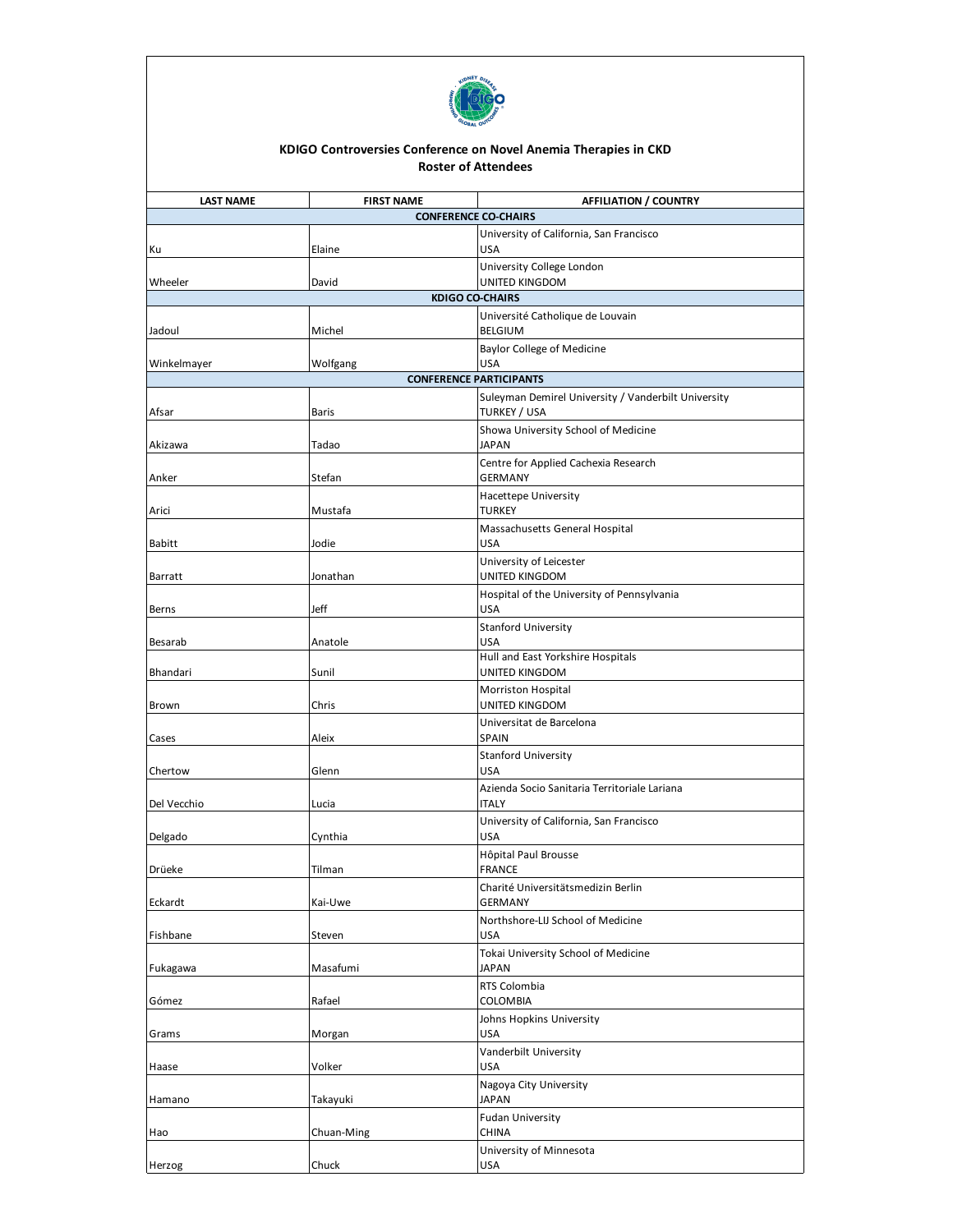| Hsu           | Raymond      | University of California, San Francisco<br><b>USA</b>          |
|---------------|--------------|----------------------------------------------------------------|
| Ikuma         | Mutsuhiro    | Pharmaceuticals and Medical Devices Agency<br><b>JAPAN</b>     |
| Iseki         | Kunitoshi    | Tomishiro Central Hospital<br><b>JAPAN</b>                     |
| Johansen      | Kirsten      | Chronic Disease Research Group<br><b>USA</b>                   |
| Jordans       | Isabelle     | Bundesverband Niere e.V.<br><b>GERMANY</b>                     |
| Lerma         | Edgar        | University of Illinois<br><b>USA</b>                           |
| Locatelli     | Francesco    | Alessandro Manzoni Hospital<br><b>ITALY</b>                    |
| Macdougall    | lain         | King's College Hospital<br>UNITED KINGDOM                      |
| Malyszko      | Jolanta      | <b>Warsaw Medical University</b><br><b>POLAND</b>              |
| Maxwell       | Patrick      | University of Cambridge<br>UNITED KINGDOM                      |
| McMahon       | Lawrence     | Monash University<br><b>AUSTRALIA</b>                          |
| Nangaku       | Masaomi      | University of Tokyo School of Medicine<br><b>JAPAN</b>         |
| Obrador       | Greg         | Universidad Panamericana<br><b>MEXICO</b>                      |
| Ostermann     | Marlies      | Guy's and St Thomas' NHS Foundation Trust<br>UNITED KINGDOM    |
| Pecoits-Filho | Roberto      | Arbor Research Collaborative for Health<br><b>USA</b>          |
| Perwad        | Farzana      | University of California, San Francisco<br><b>USA</b>          |
| Roger         | Simon        | University of Newcastle<br><b>AUSTRALIA</b>                    |
| Singh         | Ajay         | Brigham and Women's Hospital<br><b>USA</b>                     |
| Solá          | Laura        | Universidad de la República de Uruguay<br><b>URUGUAY</b>       |
| Spinowitz     | <b>Bruce</b> | New York-Presbyterian Queens<br><b>USA</b>                     |
| Sugahara      | Mai          | University of Tokyo School of Medicine<br>JAPAN                |
| Takahashi     | Toshiyuki    | Pharmaceuticals and Medical Devices Agency<br><b>JAPAN</b>     |
|               |              | Niigata University Medical and Dental Hospital<br><b>JAPAN</b> |
| Tanaka        | Mototsugu    | University of Tokyo School of Medicine                         |
| Tanaka        | Tetsuhiro    | <b>JAPAN</b><br>University of Manitoba                         |
| Tangri        | Navdeep      | CANADA<br>Taipei Veterans General Hospital                     |
| Tarng         | Der-Cherng   | TAIWAN<br>University of Calgary                                |
| Tonelli       | Marcello     | CANADA<br>Itabashi Chuo Medical Center                         |
| Tsukamoto     | Yusuke       | <b>JAPAN</b><br><b>Boston University</b>                       |
| Waikar        | Sushrut      | <b>USA</b><br><b>Baylor College of Medicine</b>                |
| Walther       | Carl         | <b>USA</b><br>University of Hong Kong                          |
| Wang          | Angela       | <b>HONG KONG</b>                                               |
| Warady        | <b>Brad</b>  | Children's Mercy Hospital<br><b>USA</b>                        |
| Webster       | Angela       | University of Sydney<br><b>AUSTRALIA</b>                       |
| Weir          | Matt         | University of Maryland School of Medicine<br><b>USA</b>        |